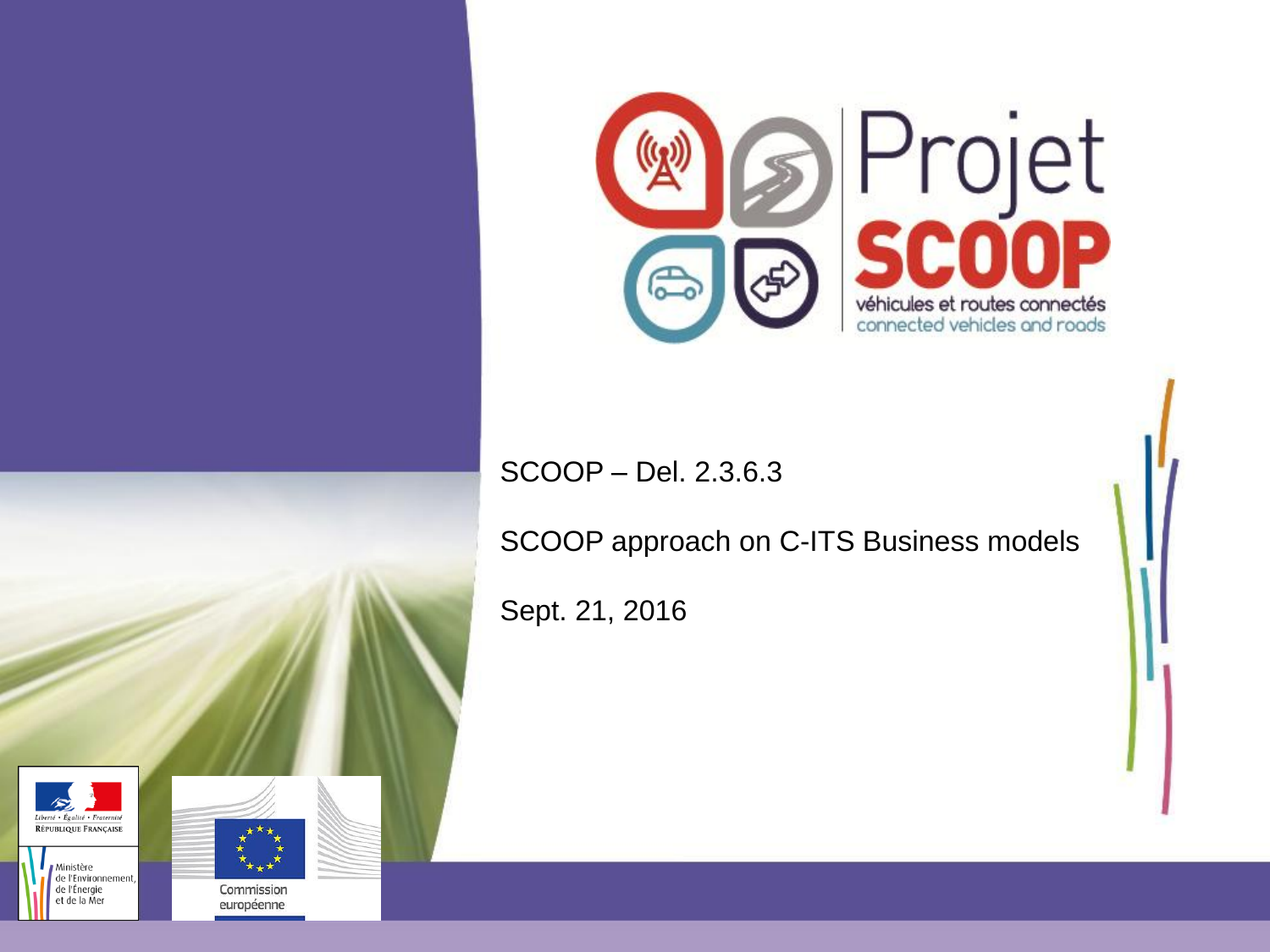# Project SCOOP@F

- 1st wave : 2014-2017
	- **Priority services**
	- **ITS-G5 communications**
- **2nd wave: 2016-2018** 
	- **New services**
	- **Hybrid cellular/ITS G5 communications**



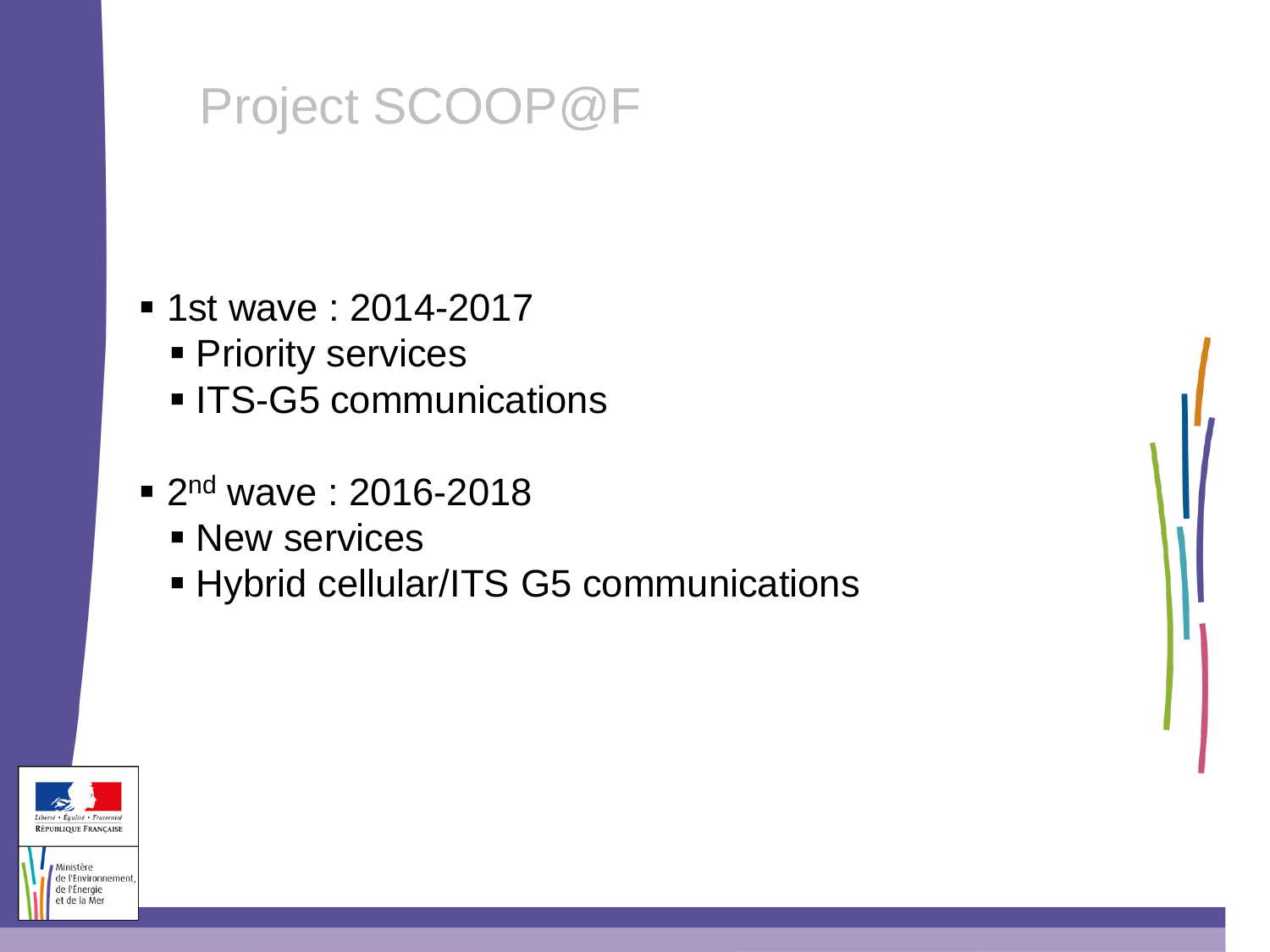# Priority services deployed in the 1st wave

- Data collection: position/speed/direction, events detected, events declared
- Road works warning:
	- Planned road works,
	- **Slow moving maintenance, winter maintenance,**
	- Road operator vehicle approaching, rescue and recovery work in progress
- **Hazardous location notification:** 
	- Slippery road, bad visibility, extreme weather condition
	- Animal on the road, human presence on the road, obstacle on the road, unmanaged blockage of the road
	- Accident, emergency brake, stationary vehicle, end of queue



e l'Environnemen le l'Éneraie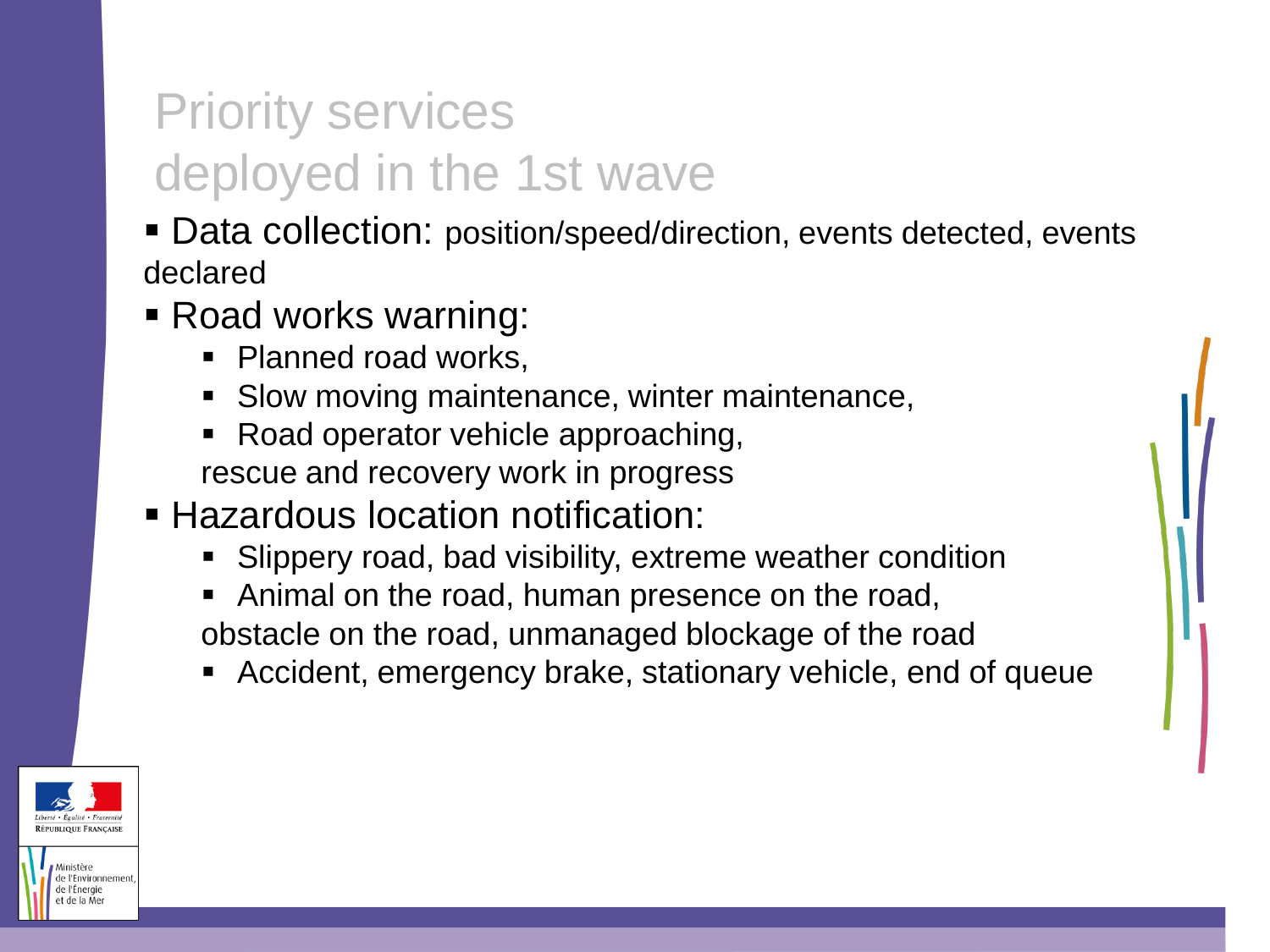# Five pilot sites

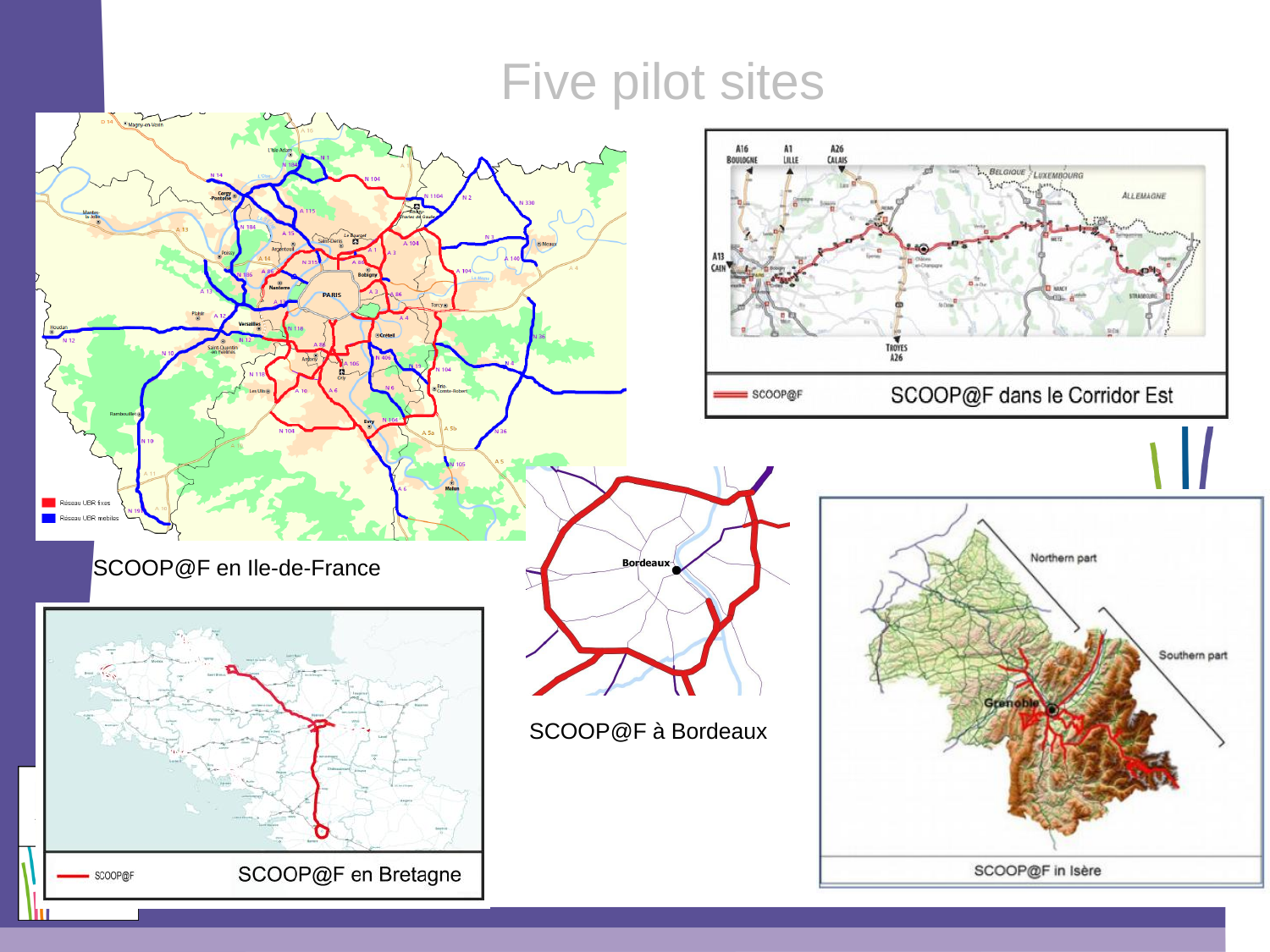## $\text{COOP@F}$  partners

- **French Ministry of Transport**
- **Local authorities** 
	- Département de l'Isère
	- ITS Bretagne with Départements des Côtes d'Armor, du Finistère, d'Ille et Vilaine, Région Bretagne, Saint-Brieuc Agglomération)
- **TEN-T road operators** (3 DIRs, Sanef)
- **Car manufacturers** (PSA, Renault)
- -**Universities and research centers** (Cerema, IFSTTAR, GIE RE PSA-Renault, Université de Reims Champagne-Ardenne, Institut Mines-Télécom).
- **A telecommunication operator** : Orange
- **A provider of trust services** : IDNomic
- Austrian, Spanish and Portuguese partners

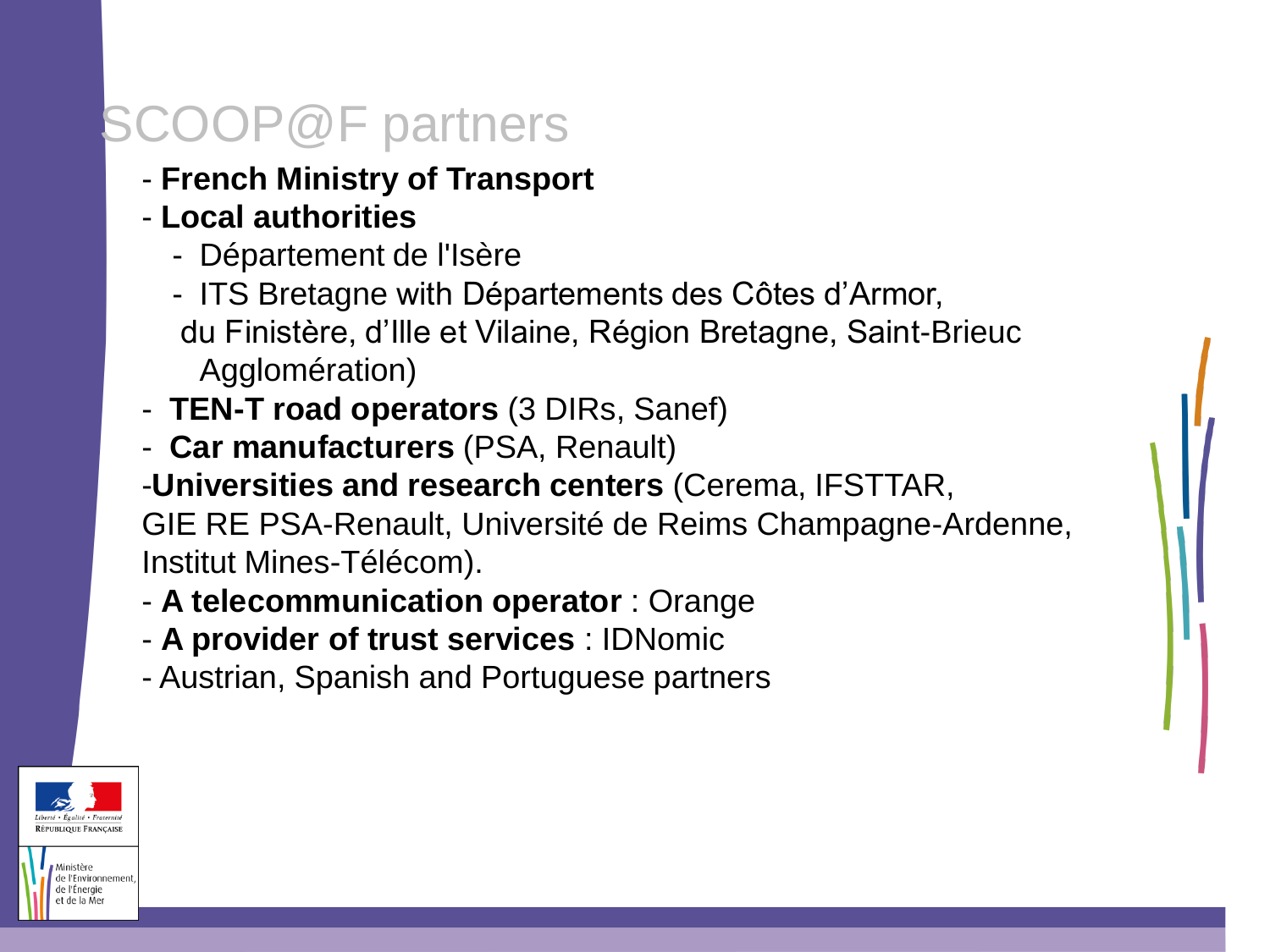## SCOOP@F components

■ ITSS-C : the SCOOP@F platform,

connected with the road operator's traffic management system

- **ITSS-R : road-side units**
- **ITSS-V** : on-board units. 3 categories
	- Renault
	- PSA
	- For road operators (retrofitting) : with a RSU function
- A PKI-based security system



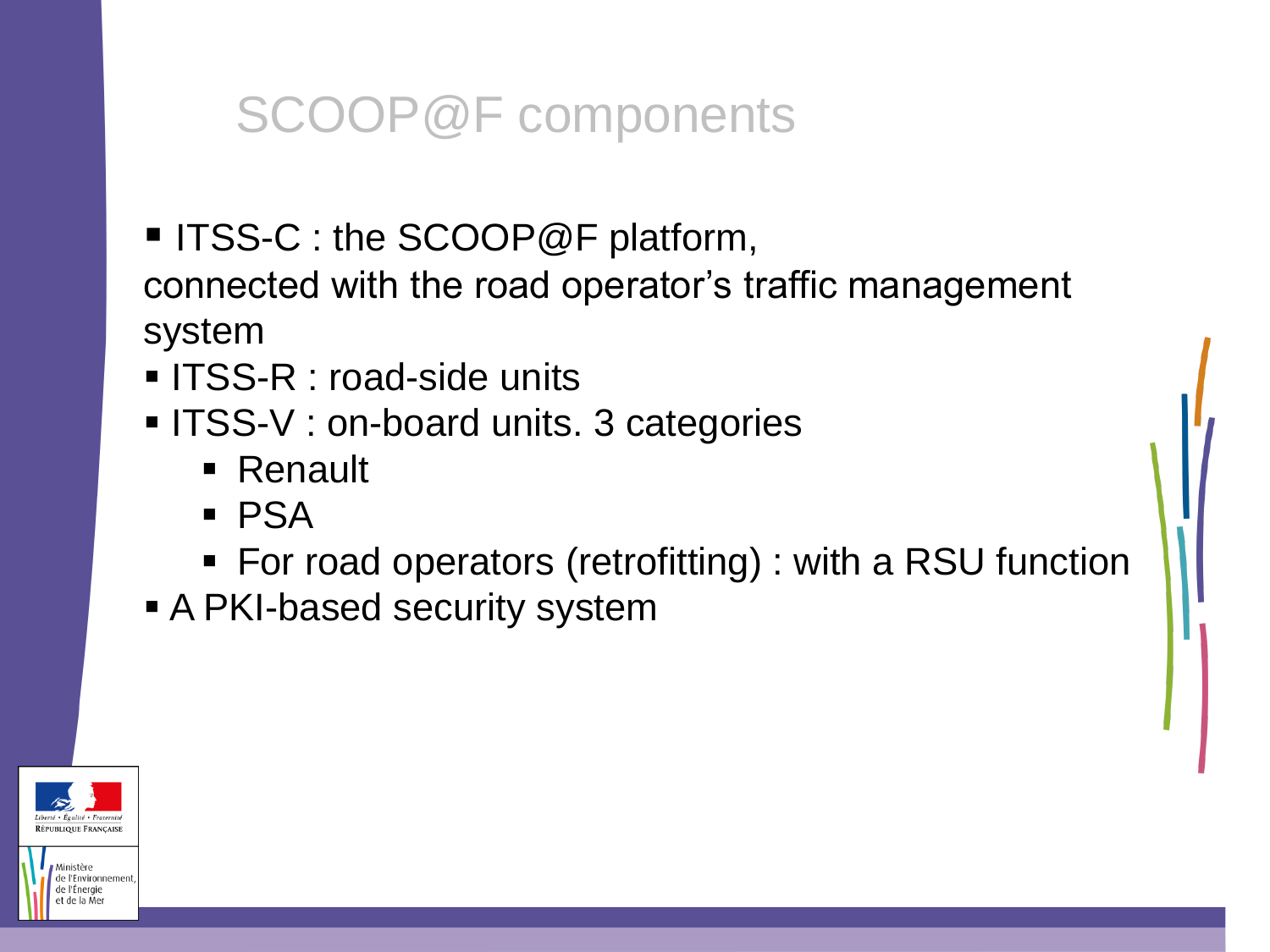#### General scheme





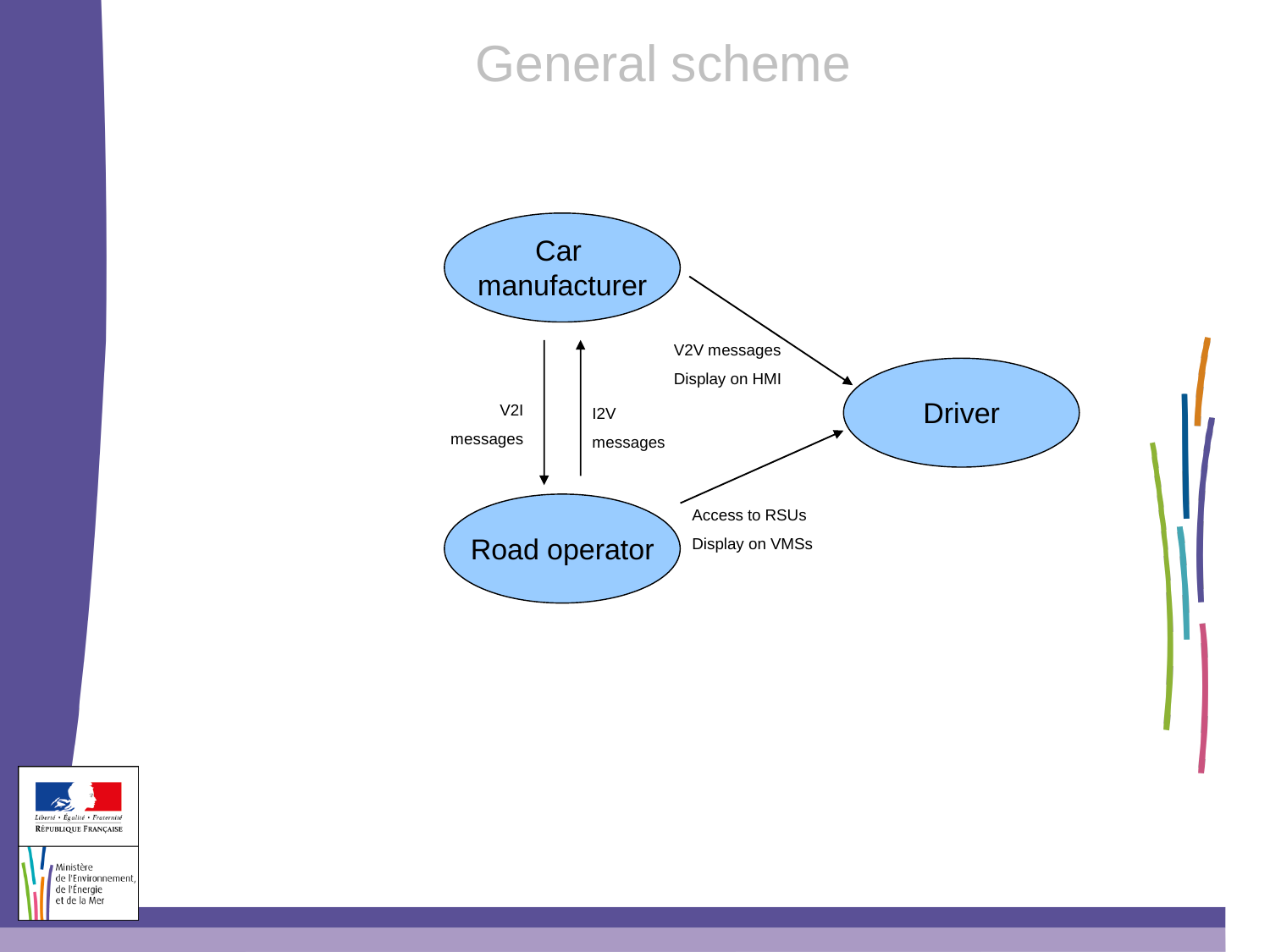#### General scheme





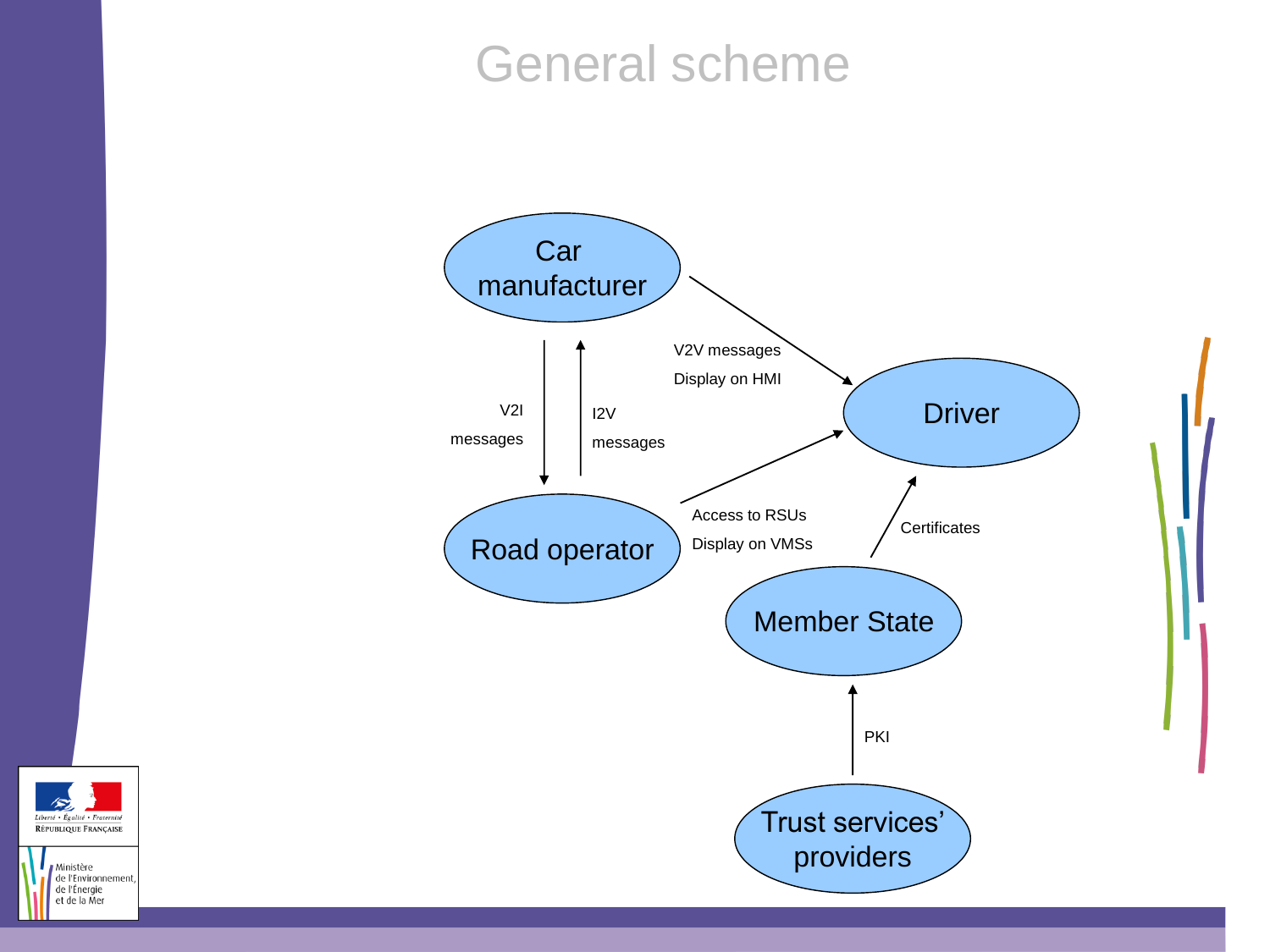#### General scheme





Ministère de l'Environnement de l'Énergie et de la Mer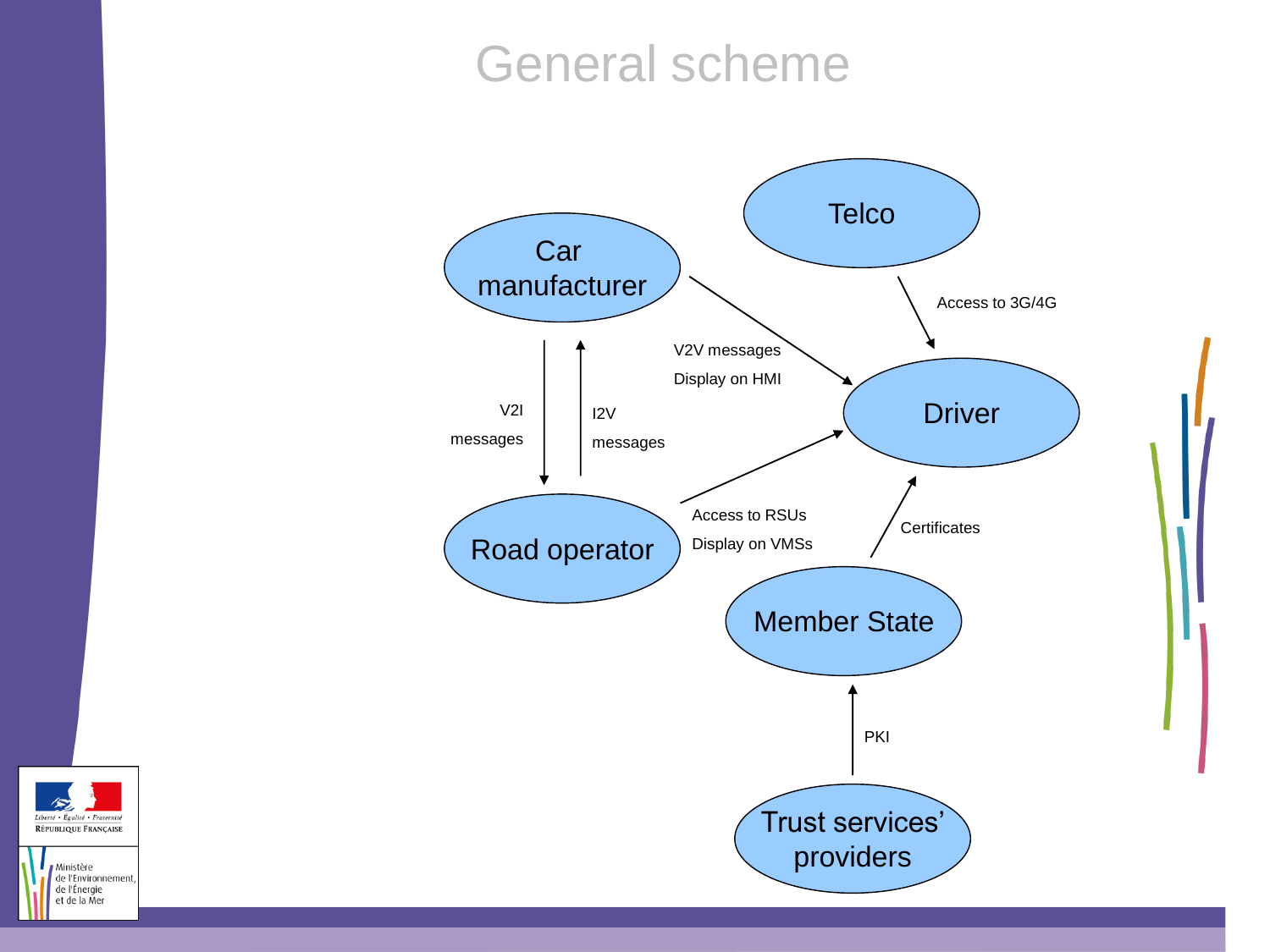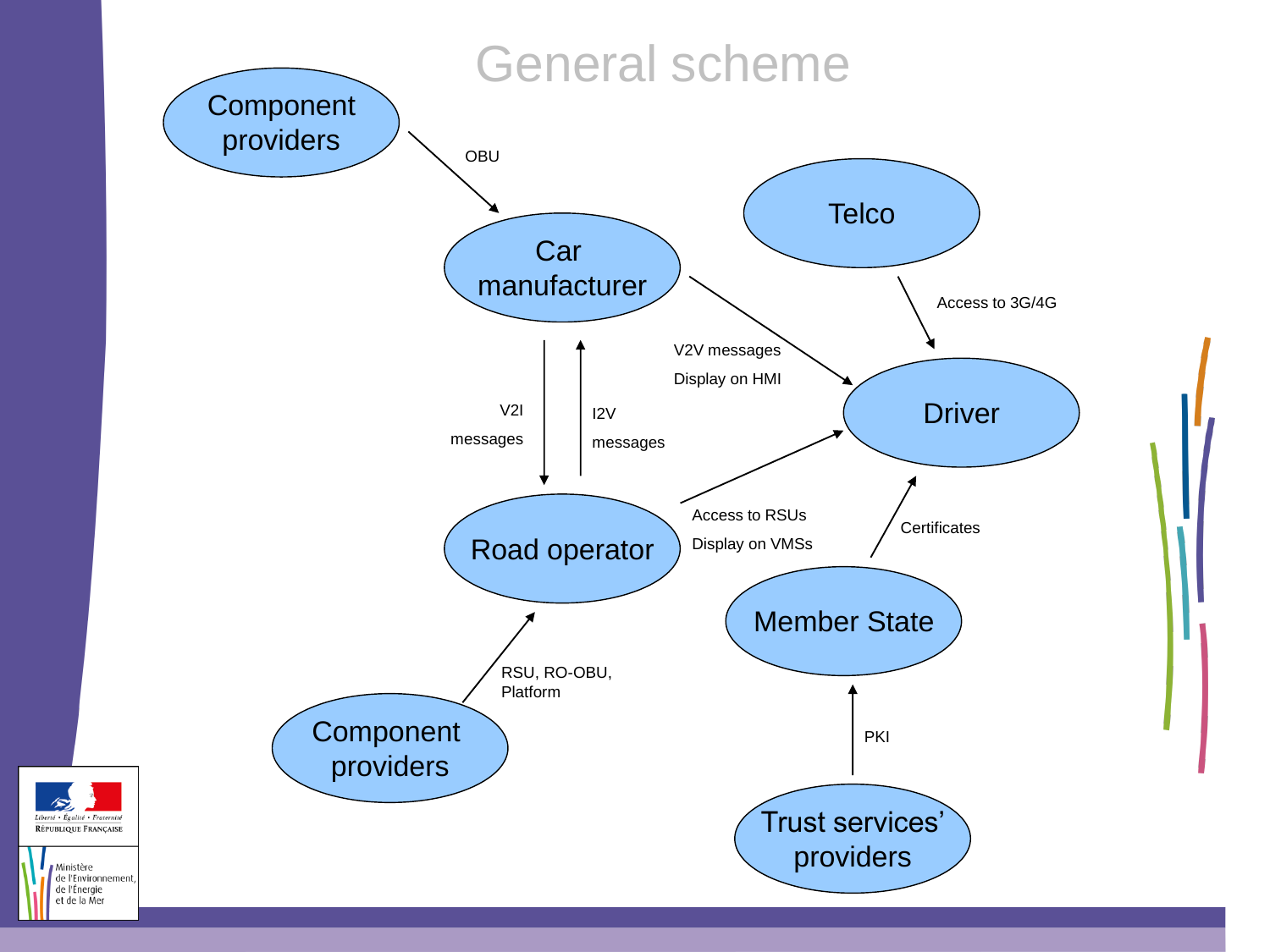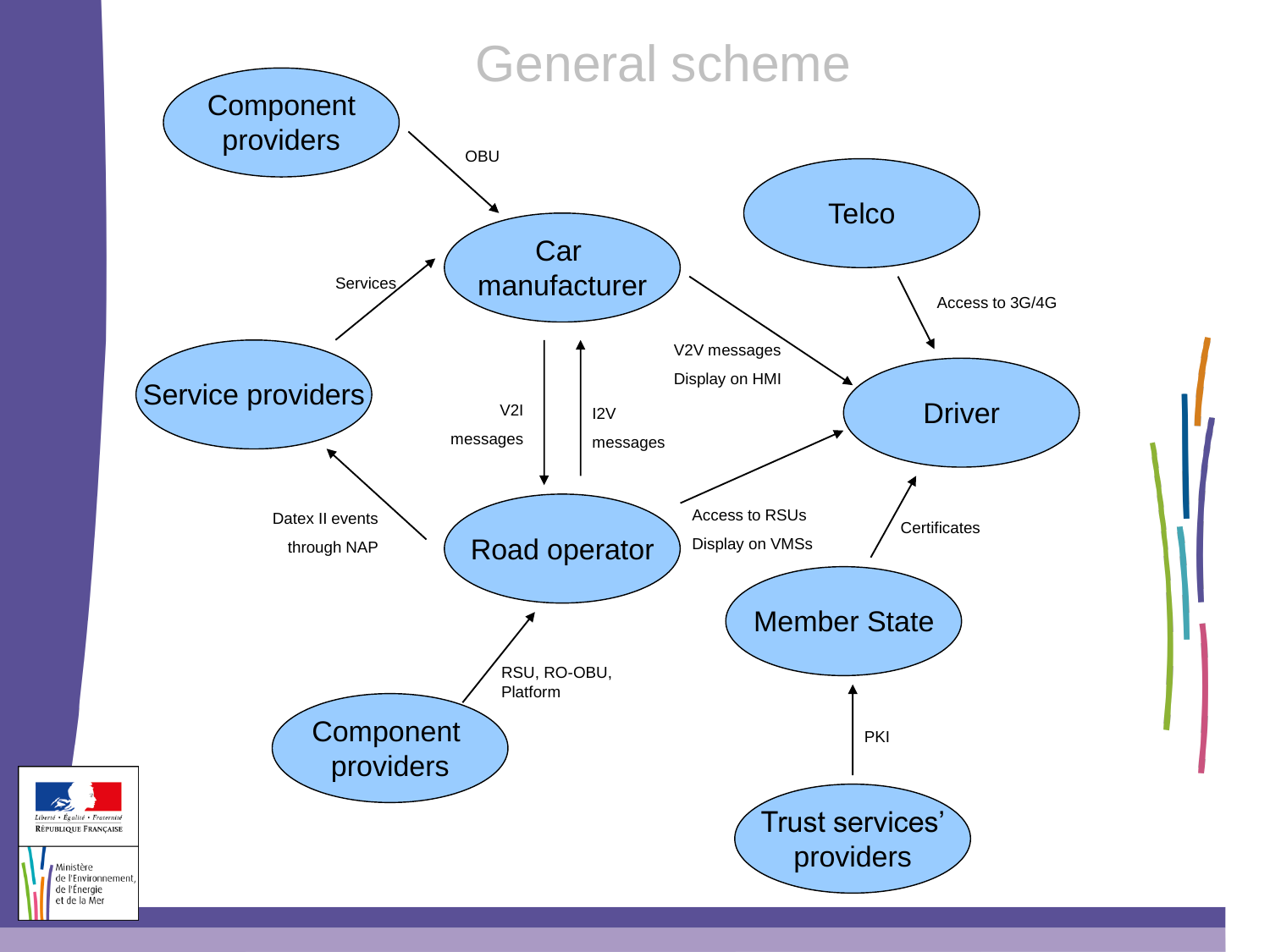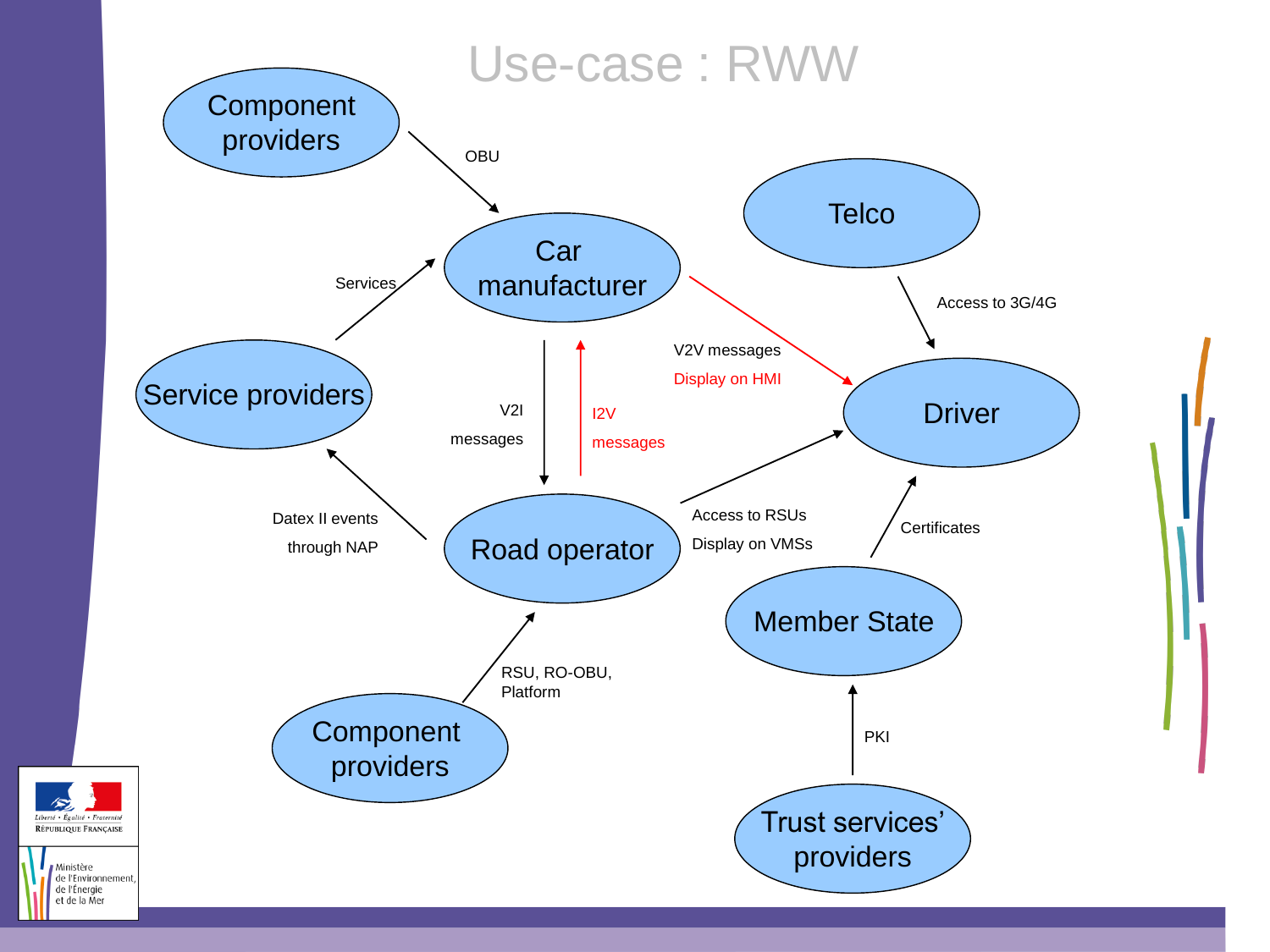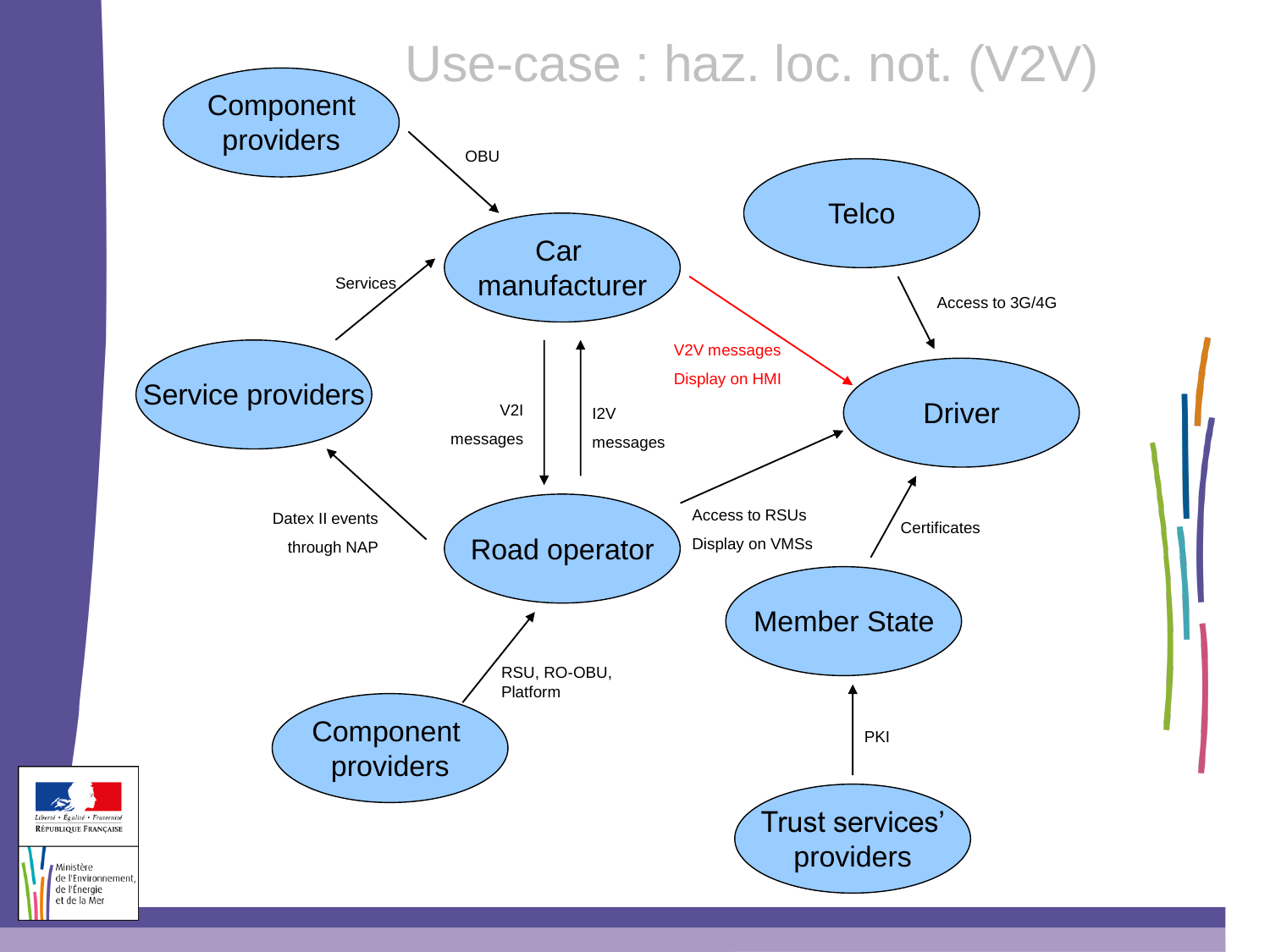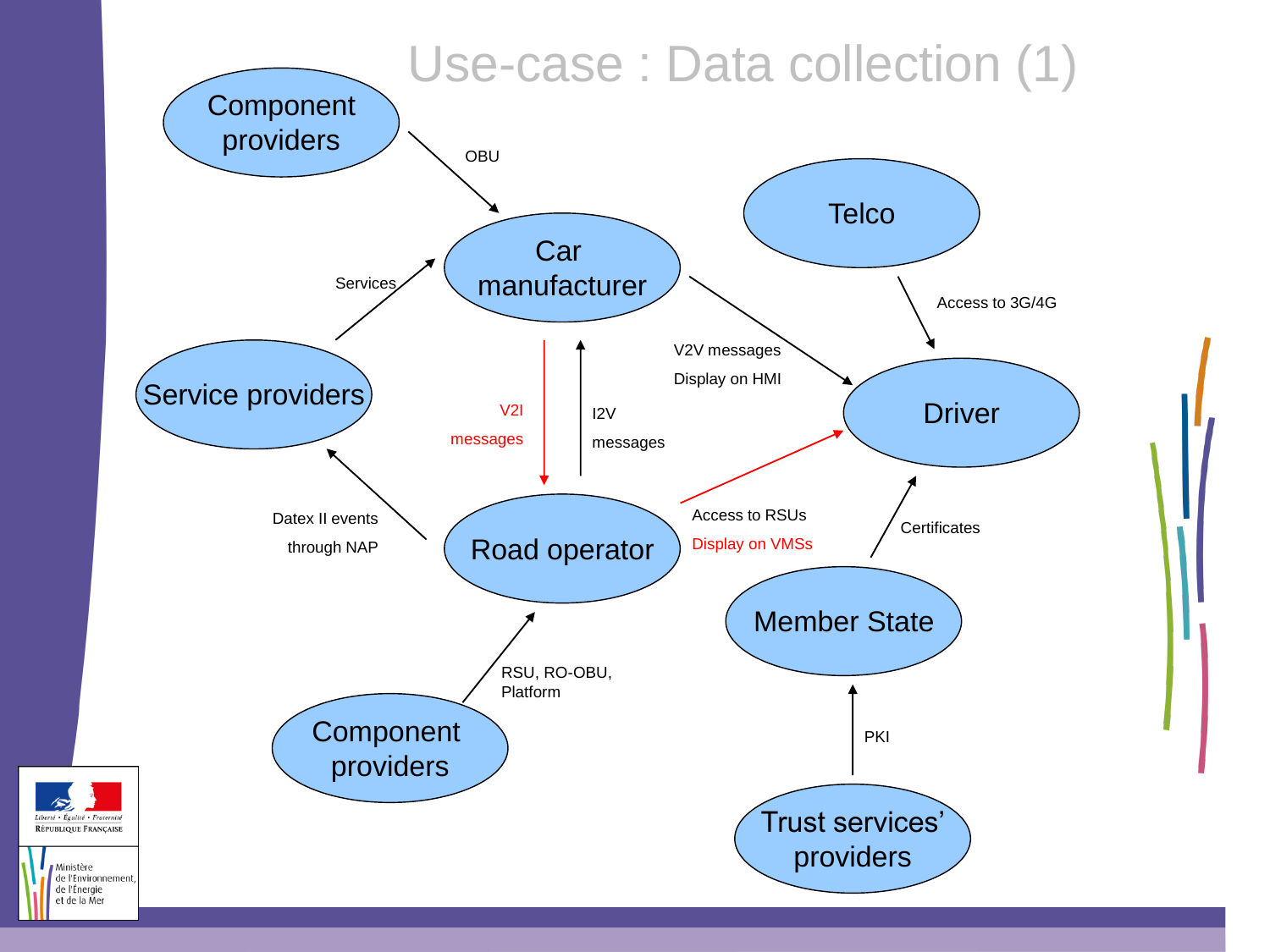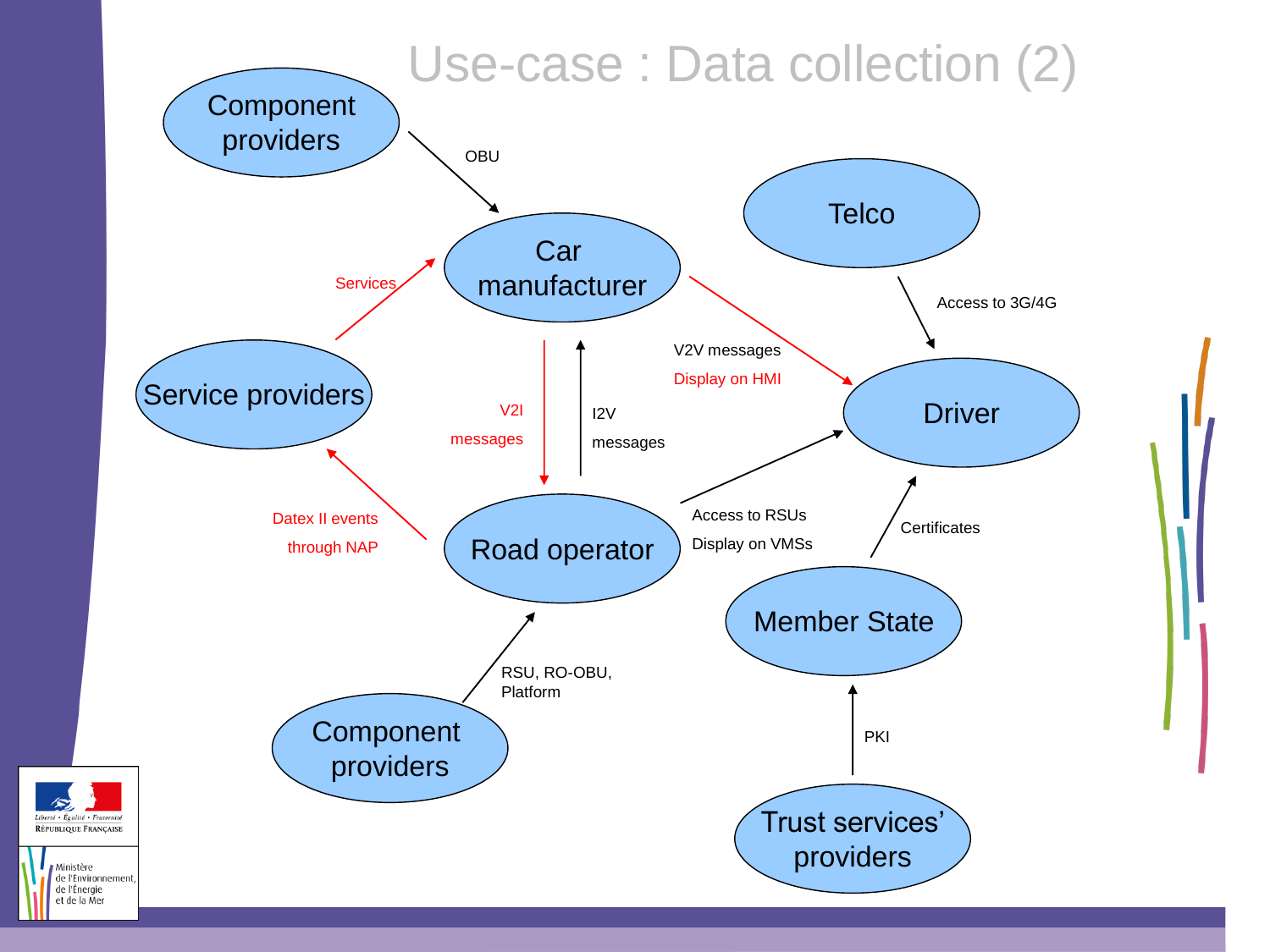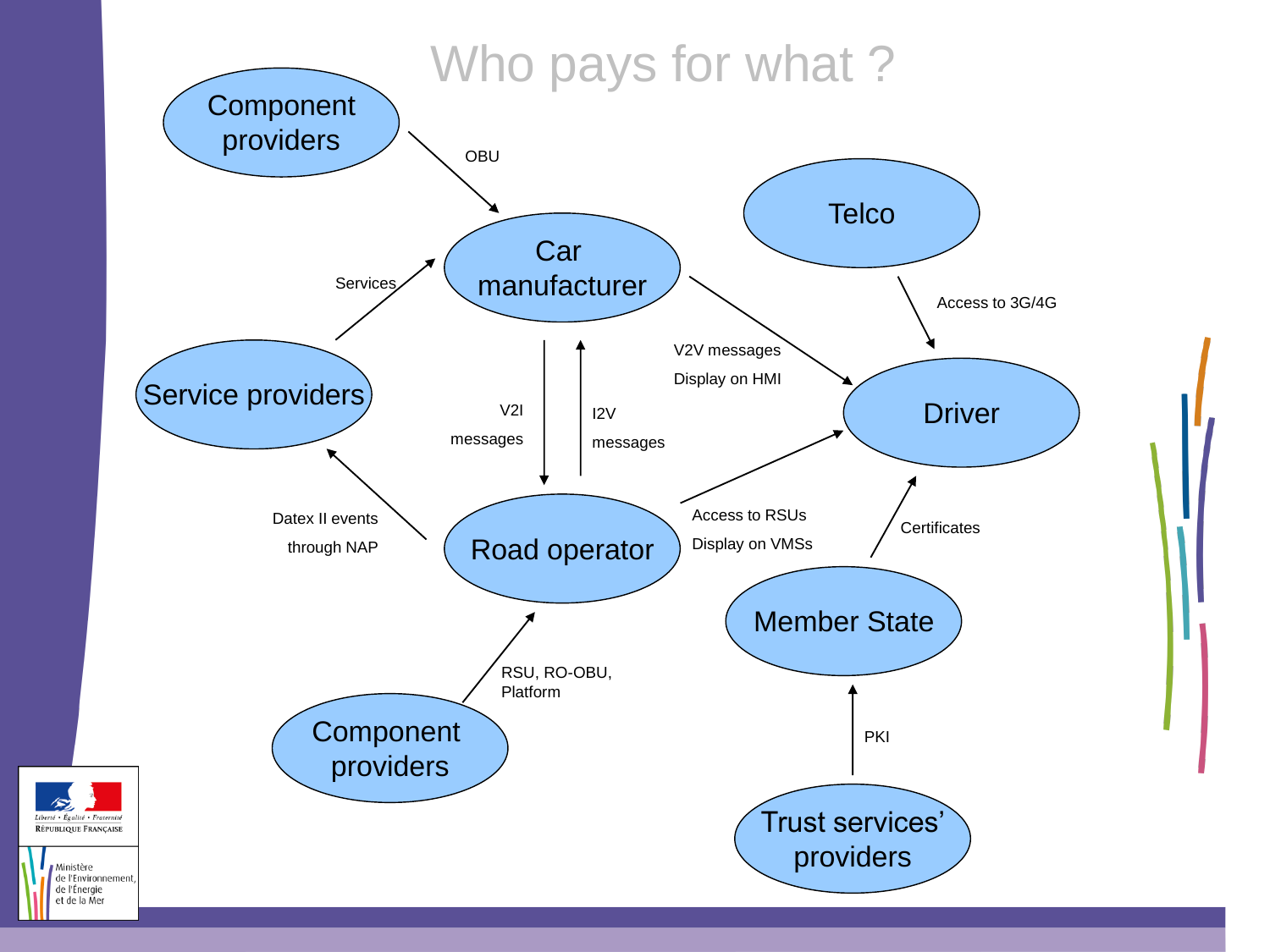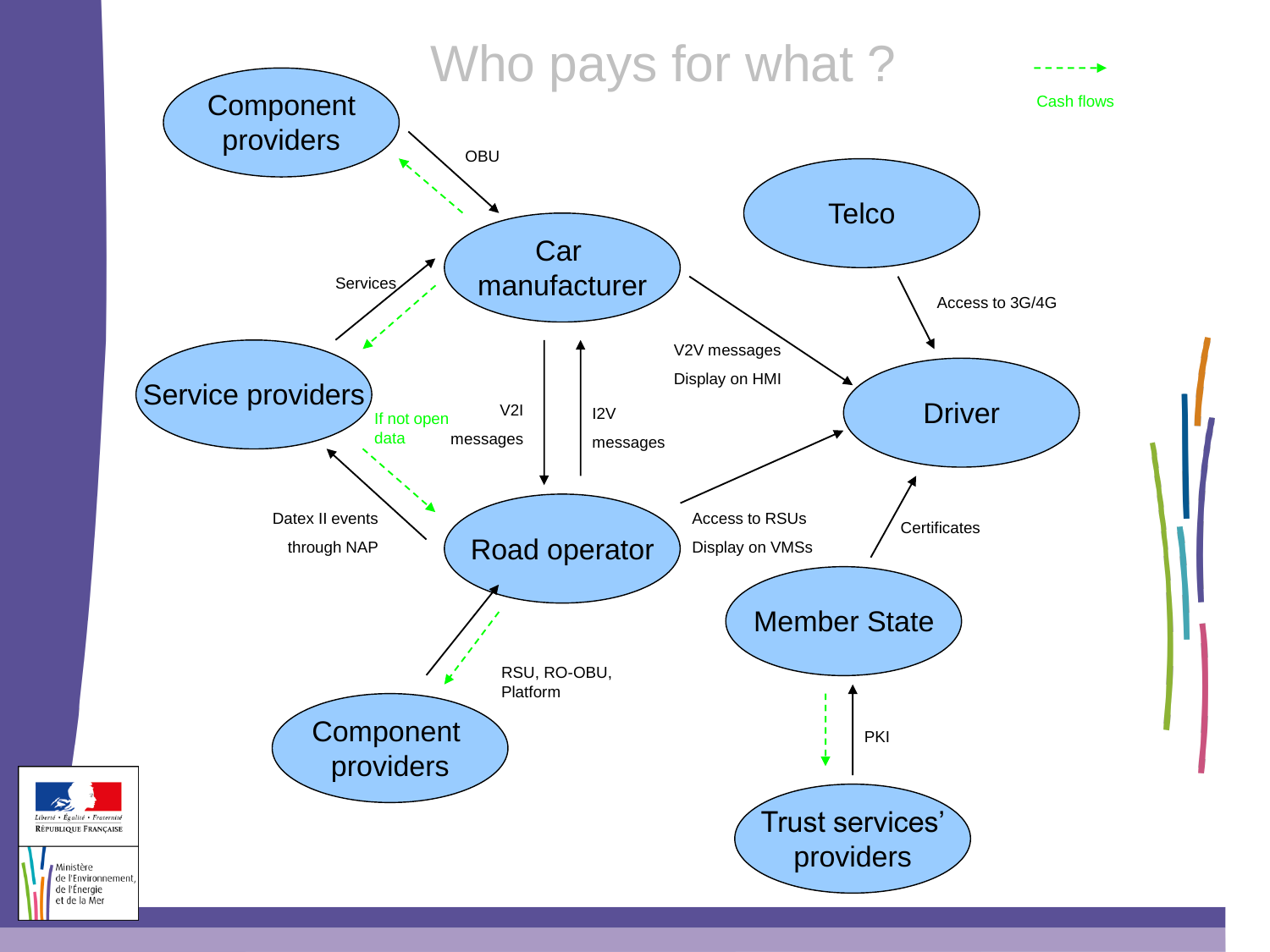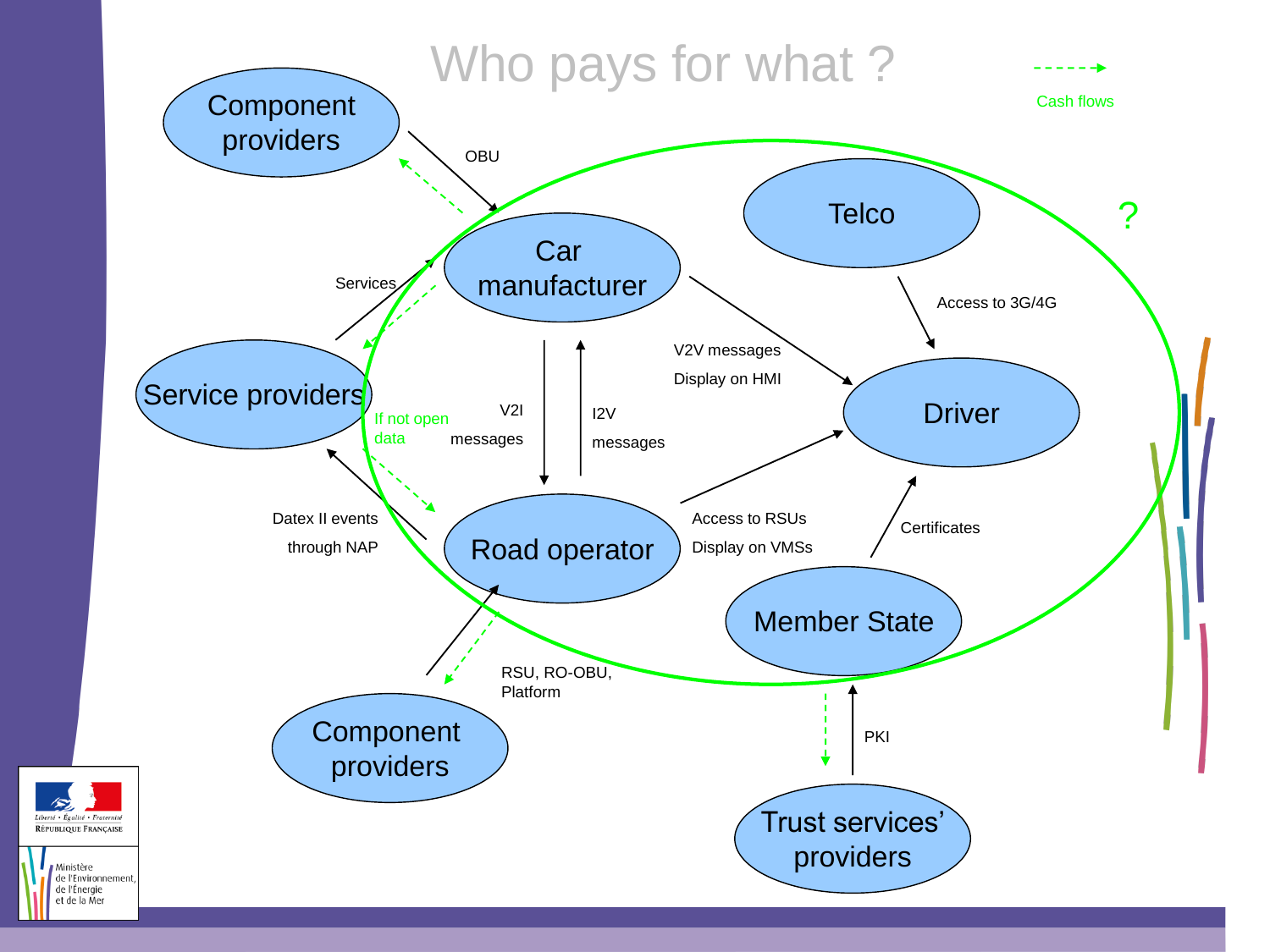## Who pays for what? 1 solution Cash flows

- - - - - -**b**